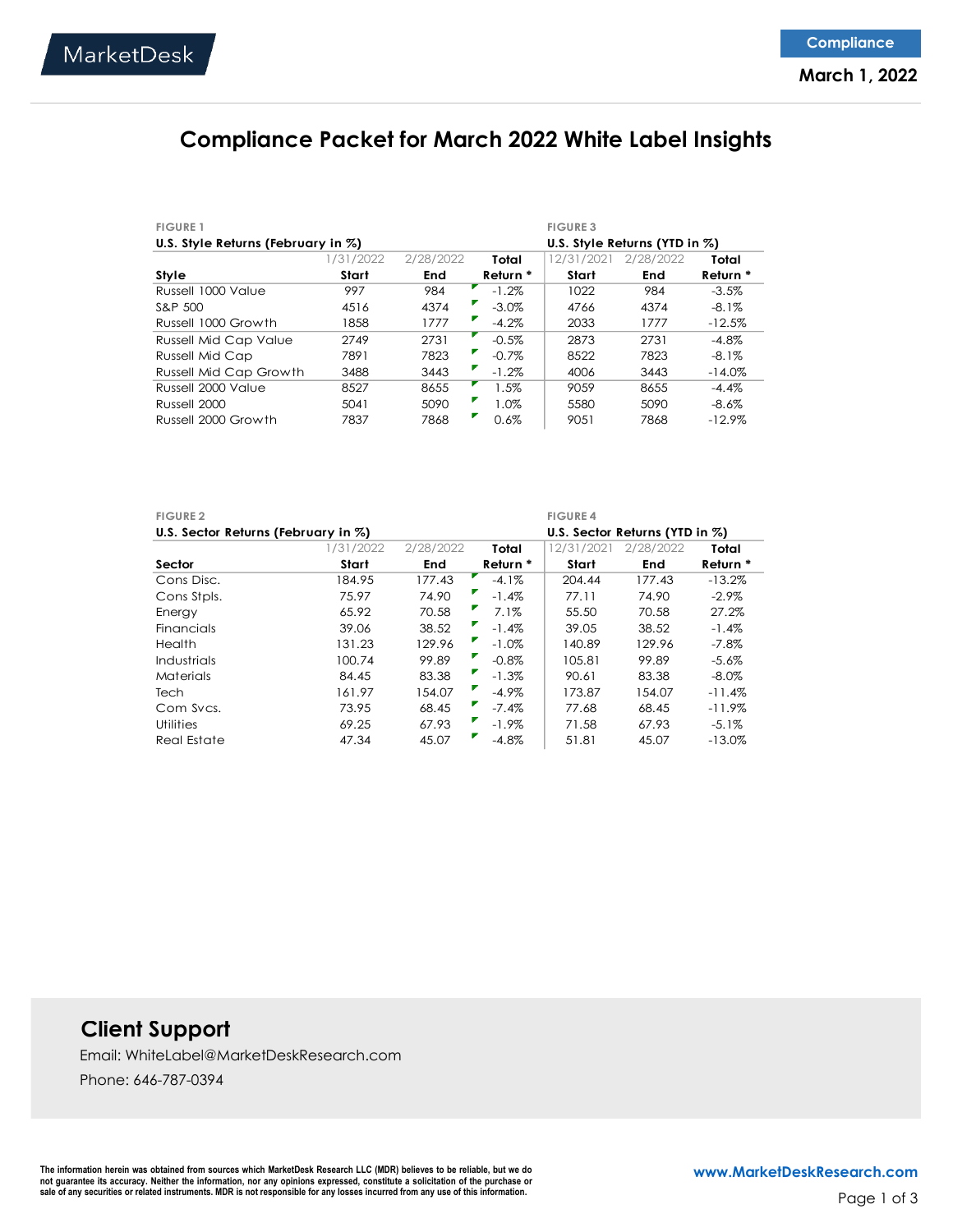|                                   |           |                                                               |                                |          |           |           | Market Data Center<br>FIGURE 5    |       |          |                     |                                           |                                   |
|-----------------------------------|-----------|---------------------------------------------------------------|--------------------------------|----------|-----------|-----------|-----------------------------------|-------|----------|---------------------|-------------------------------------------|-----------------------------------|
| <b>FIGURE 5</b>                   |           |                                                               |                                |          |           |           |                                   |       |          |                     |                                           |                                   |
| Market Data Center                |           | 2/28/2022 1/31/2022 11/30/2021 12/31/2021 2/28/2021 2/28/2019 |                                |          |           |           | 2/28/2022                         |       |          | 2/28/2022 2/28/2022 |                                           |                                   |
| <b>Stocks</b>                     | Level     | I month                                                       | months<br>m                    | ÇЦ       | I year    | 3 years   | Dividend Yield                    |       | NTM P/E  | P/B                 |                                           |                                   |
| S&P 500                           | 4,374     | $-3.0%$                                                       | $-3.8\%$                       | $-8.1%$  | 16.3%     | 62.8%     | 1.31%                             |       | 18.8x    | 4.3x                |                                           |                                   |
| Dow Jones                         | 33,893    | $-3.2\%$                                                      | $-1.2\%$                       | $-6.4\%$ | 11.5%     | 37.6%     | 1.71%                             |       | 17.2x    | 4.5x                |                                           |                                   |
| Russell 2000                      | 5,090     | 1.0%                                                          | $-6.5\%$                       | $-8.6%$  | $-5.9\%$  | 33.7%     | 1.03%                             |       | 19.7x    | 2.2x                |                                           |                                   |
| Russell 1000 Growth               | 1,777     | $-4.2%$                                                       | $-10.7%$                       | $-12.5%$ | 12.5%     | 84.4%     | 0.57%                             |       | 24.8x    | 11.3x               |                                           |                                   |
| Russell 1000 Value                | 984       | $-1.2\%$                                                      | 2.5%                           | $-3.5\%$ | 14.7%     | 38.5%     | 1.68%                             |       | 14.9x    | 2.5x                |                                           |                                   |
| MSCI EAFE                         | 1,281     | $-3.4%$                                                       | $-2.7%$                        | $-6.9\%$ | 2.5%      | $23.8\%$  | 3.57%                             |       | 13.9x    | 1.7x                |                                           |                                   |
| MSCI EM                           | 67,088    | $-4.3%$                                                       | $-2.8\%$                       | $-4.3\%$ | $-11.2%$  | 17.1%     | 2.08%                             |       | 11.8x    | 1.8x                |                                           |                                   |
| NASDAQ                            | 13,751    | $-4.5\%$                                                      | $-11.8%$                       | $-12.8%$ | 10.9%     | 103.1%    | 0.49%                             |       | 24.8x    | 7.7x                |                                           |                                   |
|                                   |           |                                                               |                                |          |           |           |                                   |       |          |                     |                                           | 1/31/2022 12/31/2021              |
| Fixed Income                      | Yield     | I month                                                       | months<br>m                    | ÎК       | 1 year    | 3 years   | Commodities                       | Level | 1 month  | Ê                   | l month                                   | ξ                                 |
|                                   | 1.80%     | $-1.1\%$                                                      | $-3.5\%$                       | $-3.1\%$ | $-2.6%$   | 10.1%     | Oil (WTI)                         | 95.72 | $8.6\%$  | 27.3%               | 88.15                                     | 75.21                             |
| U.S. Aggregate<br>U.S. Corporates | 2.42%     | $-2.1\%$                                                      | $-5.7%$                        | $-5.6%$  | $-3.4%$   | 16.9%     | Gasoline                          | 2.69  | 5.7%     | 21.0%               | 2.544                                     |                                   |
| Municipals (10y                   | 1.84%     | $-0.5%$                                                       | $-2.9\%$                       | $-2.9%$  | $-0.7%$   | 9.3%      |                                   | 4.42  | $-9.3\%$ | 24.3%               | 4.874                                     | 2.224<br>3.557                    |
| High Yield                        | 4.16%     | $-0.9\%$                                                      | $-1.3%$                        | $-3.5\%$ | 0.8%      | 11.6%     | Natural Gas<br>Propane<br>Ethanol | 1.31  | 12.7%    | 26.7%               | 1.16609                                   | 1.03705                           |
|                                   |           |                                                               |                                |          |           |           |                                   | 2.16  | 8.3%     | $-12.0%$            |                                           |                                   |
| <b>Key Rates</b>                  | 2/28/2022 |                                                               | 1/31/2022 11/30/2021 8/31/2021 |          | 2/28/2021 | 2/28/2019 |                                   | 1,901 | 5.8%     | 3.9%                |                                           |                                   |
| 2 yr Treasuries                   | 1.43%     | 1.16%                                                         | 0.52%                          | 0.20%    | 0.14%     | 2.50%     |                                   | 24.37 | 8.8%     | 4.3%                |                                           |                                   |
| 10 yr Treasuries                  | 1.84%     | 1.78%                                                         | 1.44%                          | 1.30%    | 1.46%     | 2.71%     | Gold<br>Silver<br>Copper<br>Steel | 4.44  | 2.9%     | $-0.2\%$            | 1796.4<br>22.393<br>4.318<br>1165<br>6.26 | 1828.6<br>23.352<br>4.455<br>1435 |
| 30 yr Treasuries                  | 2.19%     | 2.10%                                                         | 1.78%                          | 1.93%    | 2.19%     | 3.09%     |                                   | 1,056 | $-9.4%$  | $-26.4%$            |                                           |                                   |
| 30 yr Fixed Mortgage              | 4.25%     | 3.78%                                                         | 3.23%                          | 3.03%    | 3.25%     | 4.40%     | Com                               | 6.91  | 10.3%    | 16.4%               |                                           | 5.9325                            |
| Prime Rate                        | 3.25%     | 3.25%                                                         | 3.25%                          | 3.25%    | 3.25%     | 5.50%     | Soybeans                          | 16.28 | 9.4%     | 24.0%               | 14.88                                     | 13.1275                           |
|                                   |           |                                                               |                                |          |           |           |                                   |       |          |                     |                                           |                                   |

MarketDesk

The information herein was obtained from sources which MarketDesk Research LLC (MDR) believes to be reliable, but we do<br>not guarantee its accuracy. Neither the information, nor any opinions expressed, constitute a solicita